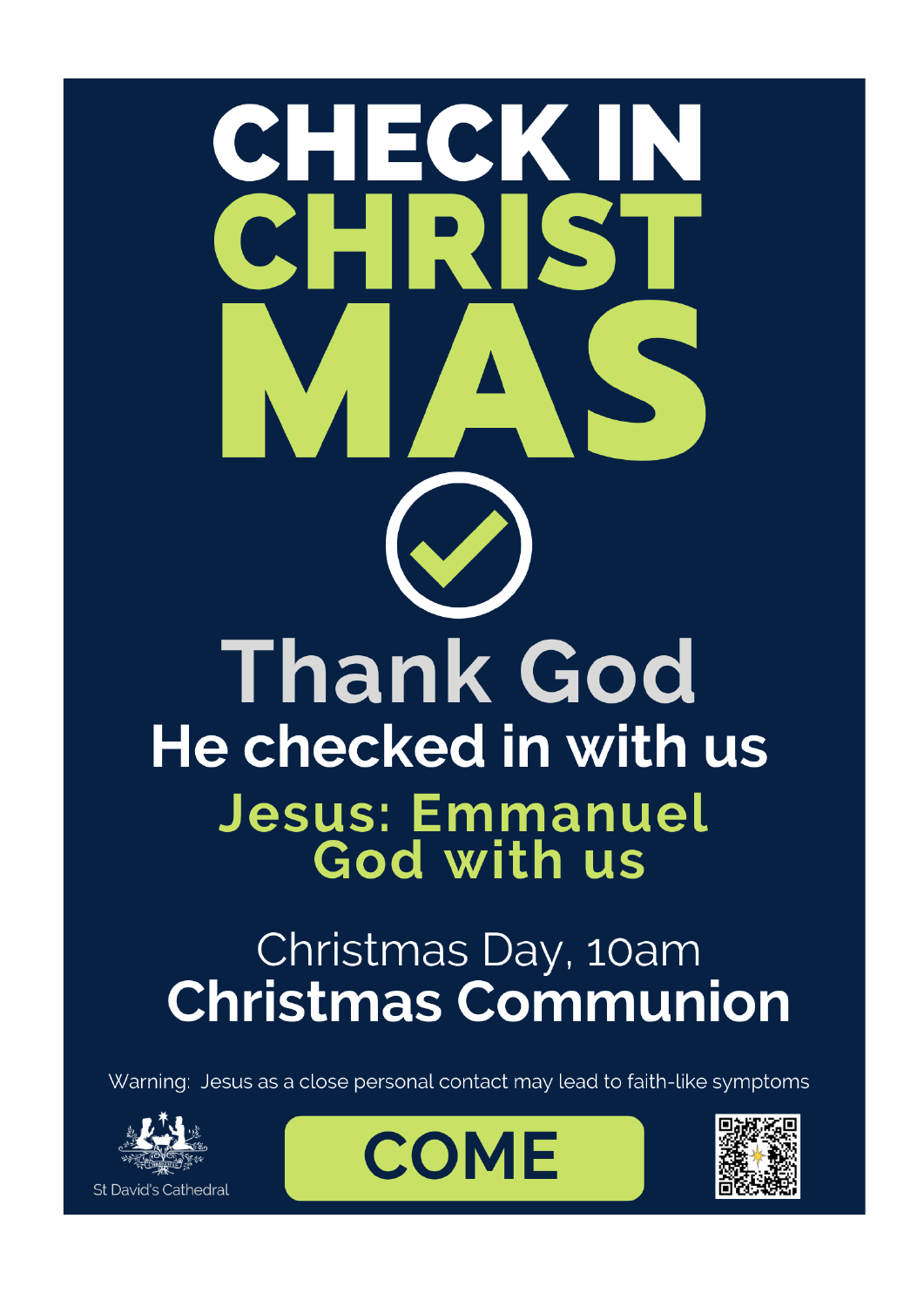#### Please be aware of the step when entering and exiting the pews.

## Hymn: Joy to the World<br>AHB 224 Tune: Antioch Text: Isaac We

*AHB 224 Tune: Antioch Text: Isaac Watts (1674-1748)*

Joy to the world the Lord has come! let earth receive her king, let every heart prepare him room and heaven and nature sing, and heaven and nature sing, and heaven, and heaven & nature sing! He rules the world with truth and grace, and makes the nations prove the glories of his righteousness, and wonders of his love, and wonders of his love, and wonders, wonders of his love.

Joy to the earth the saviour reigns! let songs be heard on high, while fields and streams and hills and plains repeat the sounding joy, repeat the sounding joy, repeat, repeat the sounding joy.

## Introduction

*The Celebrant says*

I bring you good news of great joy for all the people: to you is born this day in the city of David a Saviour, who is the Messiah, the Lord. *Luke 2:10-11 The Celebrant says* The Lord be with you.

**And also with you.**

I bring you news of great joy: a Saviour has been born to you. Alleluia! **To us a child is born, a son is given. Alleluia!**

God has checked in with us **Jesus is Emmanuel, God with us.**

*The Christmas Candle is lit.*

Come Lord Jesus **We come to you in living faith.** Come to bring God's kingdom **We come to you in repentance.** Come in the power of God's Spirit **We come to be your disciples.** Come Lord Jesus Come **We come to you our true hope.**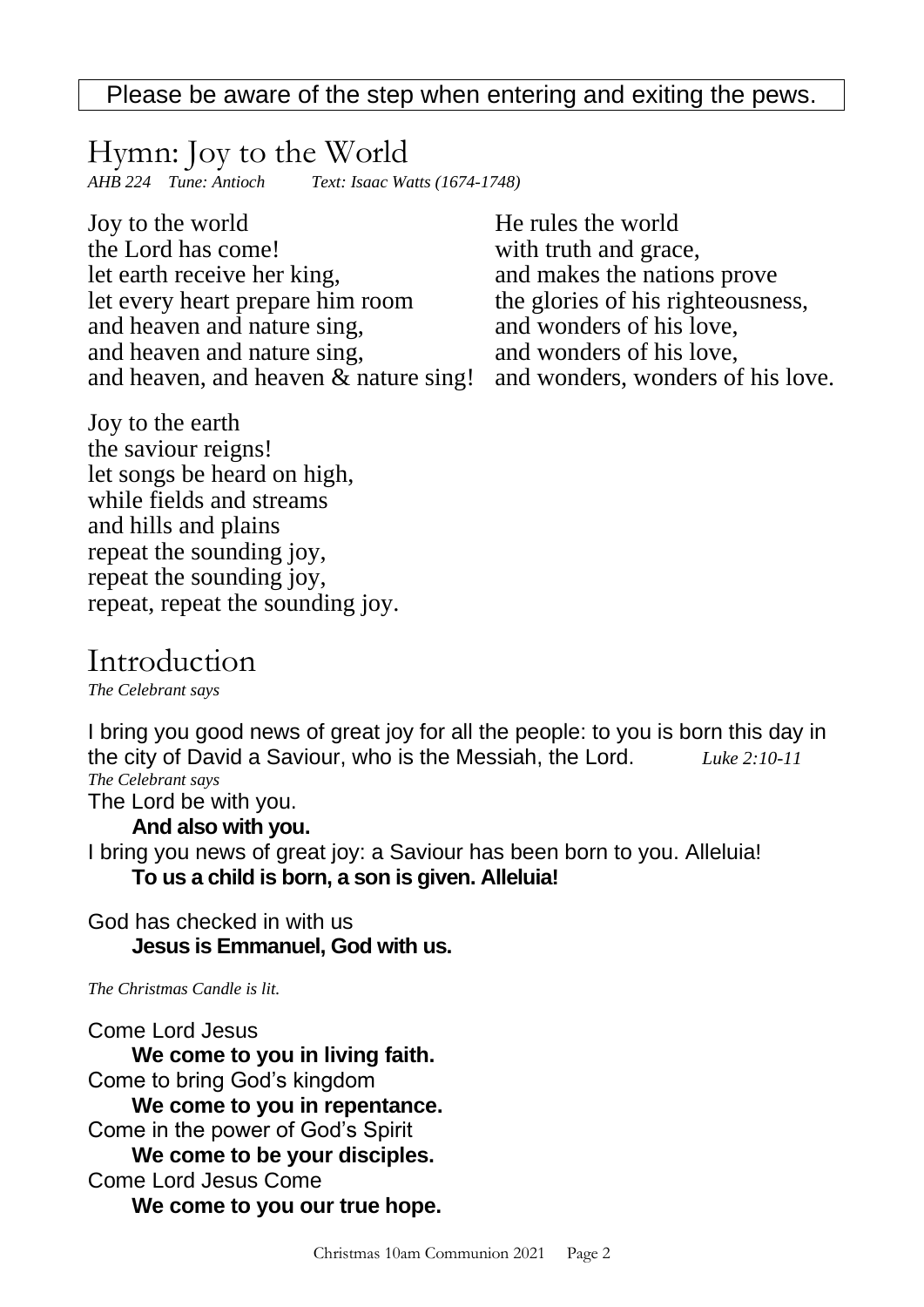Let us pray.

**Almighty God, to whom all hearts are open, all desires known, and from whom no secrets are hidden: cleanse the thoughts of our hearts by the inspiration of your Holy Spirit, that we may perfectly love you, and worthily magnify your holy name, through Christ our Lord. Amen.**

## The Confession

#### *Led by the Deacon.*

The angel of the Lord announced to Joseph that Mary would give birth to a son to be named Jesus because he will save his people from their sins. Let us consider our need for a saviour.

#### *The Choir sings the Kyrie eleison*

#### **Lord have mercy, Christ have mercy, Lord have mercy.**

#### *Silence is kept.*

Lord of grace and truth, you welcome us into your family but we do not live as your children.

Lord Jesus,

#### **save us from our sins:**

The Virgin Mary accepted your call to be the mother of Jesus. Forgive our disobedience to your will. Lord Jesus,

#### **save us from our sins:**

Your Son our Saviour was born in poverty in a manger Forgive our greed and rejection of your ways. Lord Jesus,

#### **save us from our sins:**

The shepherds left their flocks to go to Bethlehem. Forgive our self-interest and lack of vision. Lord Jesus,

#### **save us from our sins:**

The wise men followed the star to find Jesus the king, Forgive our reluctance to seek you. Lord Jesus,

#### **save us from our sins:**

#### *The Bishop announces the Absolution*

Almighty God comes to us in grace and mercy and forgives those who come to him in repentance. Through the Lord Jesus Christ, he forgives you all your sins, calls you to walk in his light, follow his Son, and live in the power of the Spirit, knowing the joy of his coming kingdom. **Amen.**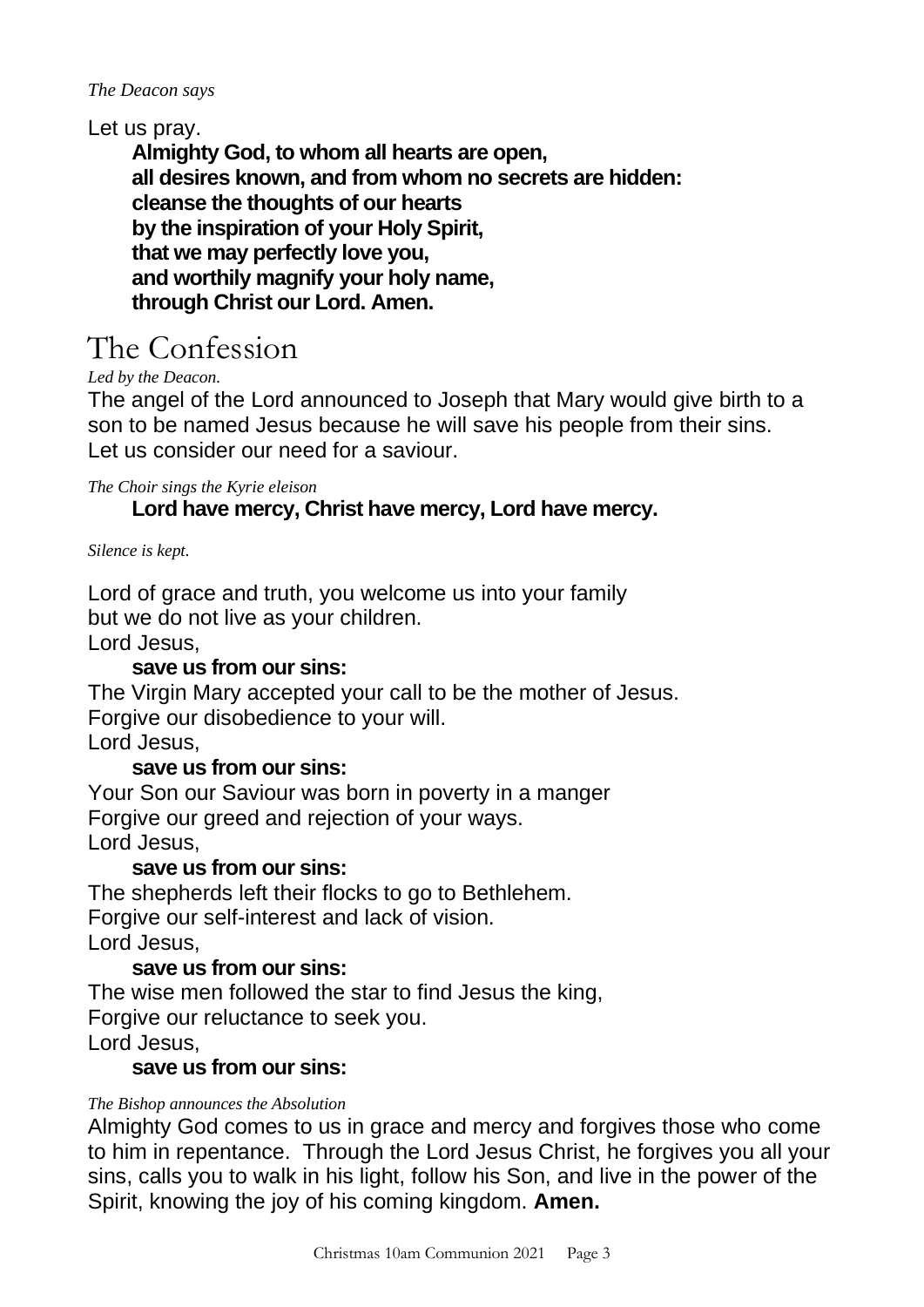*The people stand as the Choir sings the Gloria*

**Glory to God in the highest, And peace to God's people on earth. Lord God, heavenly King, Almighty God and Father, We worship you, we give you thanks, We praise you for your glory. Lord Jesus Christ, only son of the Father, Lord God, Lamb of God You take away the sin of the world: Have mercy on us; You are seated at the right hand of the Father: Receive our prayer. For you alone are the Holy One, You alone are the Lord, You alone are the Most High Jesus Christ, With the Holy Spirit, In the glory of God the Father. Amen.**

All Age Talk

*The Dean*

## Prayer for Christmas Day

*The Bishop prays*

God most High, whose eternal Word chose a dwelling among us, that we might live in your presence: grant us a spirit of wisdom to know how rich is the glory you have given us, and how great is the hope to which we are called in the Word made flesh, Jesus Christ our Lord; who lives and reigns with you in the unity of the Holy Spirit, one God for ever and ever. **Amen**.

## Old Testament Reading: Isaiah 52:7-10

How beautiful upon the mountains are the feet of the messenger who announces peace, who brings good news, who announces salvation, who says to Zion, "Your God reigns."

<sup>8</sup> Listen! Your sentinels lift up their voices, together they sing for joy; for in plain sight they see the return of the Lord to Zion. 9 Break forth together into singing, you ruins of Jerusalem; for the Lord has comforted his people, he has redeemed Jerusalem. <sup>10</sup> The Lord has bared his holy arm before the eyes of all the nations; and all the ends of the earth shall see the salvation of our God.

Hear the Word of the Lord,

**Thanks be to God.**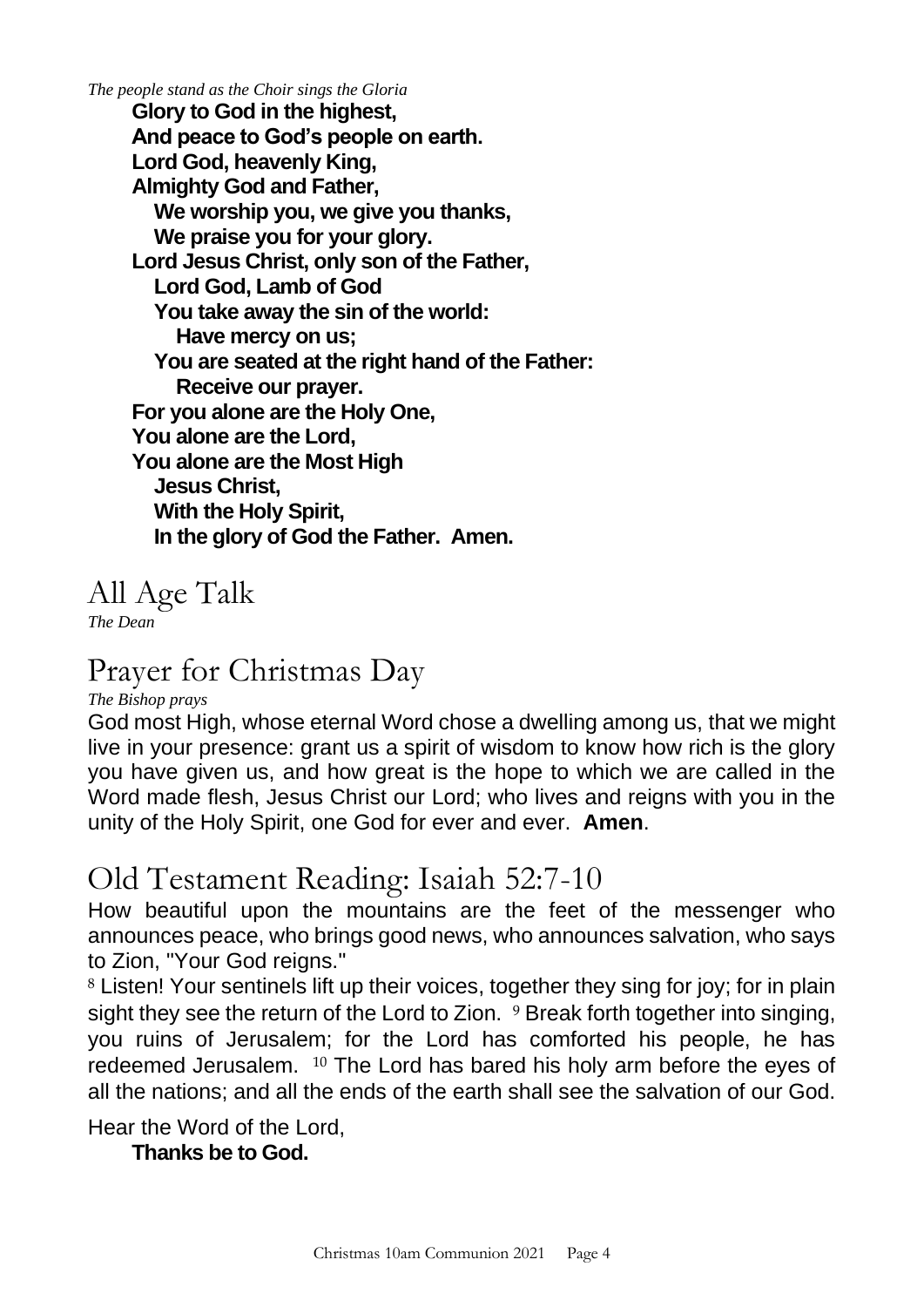## Epistle Reading: Hebrews 1:1-4

Long ago God spoke to our ancestors in many and various ways by the prophets, <sup>2</sup> but in these last days he has spoken to us by a Son, whom he appointed heir of all things, through whom he also created the worlds.  $\frac{3}{2}$  He is the reflection of God's glory and the exact imprint of God's very being, and he sustains all things by his powerful word. When he had made purification for sins, he sat down at the right hand of the Majesty on high, 4 having become as much superior to angels as the name he has inherited is more excellent than theirs.

Hear the Word of the Lord, **Thanks be to God.**

Gradual Hymn: What Child is this<br>MP 749 Tune: Greensleeves Text: W. Chatterton Dix 1837-98 *MP 749 Tune: Greensleeves Text: W. Chatterton Dix 1837-98 We sing verses 1-2 prior to the Gospel and verse 3 after.*

What Child is this, who, laid to rest, On Mary's lap is sleeping? Whom angels greet with anthems sweet, While shepherds watch are keeping? This, this is Christ the King Whom shepherds guard and angels sing; Haste, haste to bring him praise The Babe, the Son of Mary!

Why lies He in such a mean estate Where ox and ass are feeding? Good Christian, fear; for sinners here The silent Word is pleading: Nails, spear, shall pierce him through The cross be borne, for me, for you: Hail, hail the Word made flesh, The Babe, the Son of Mary

#### Gospel Acclamation *The people remain standing*



A holy day has dawned upon us. Come you nations and adore the Lord: Today a great light has come upon the earth.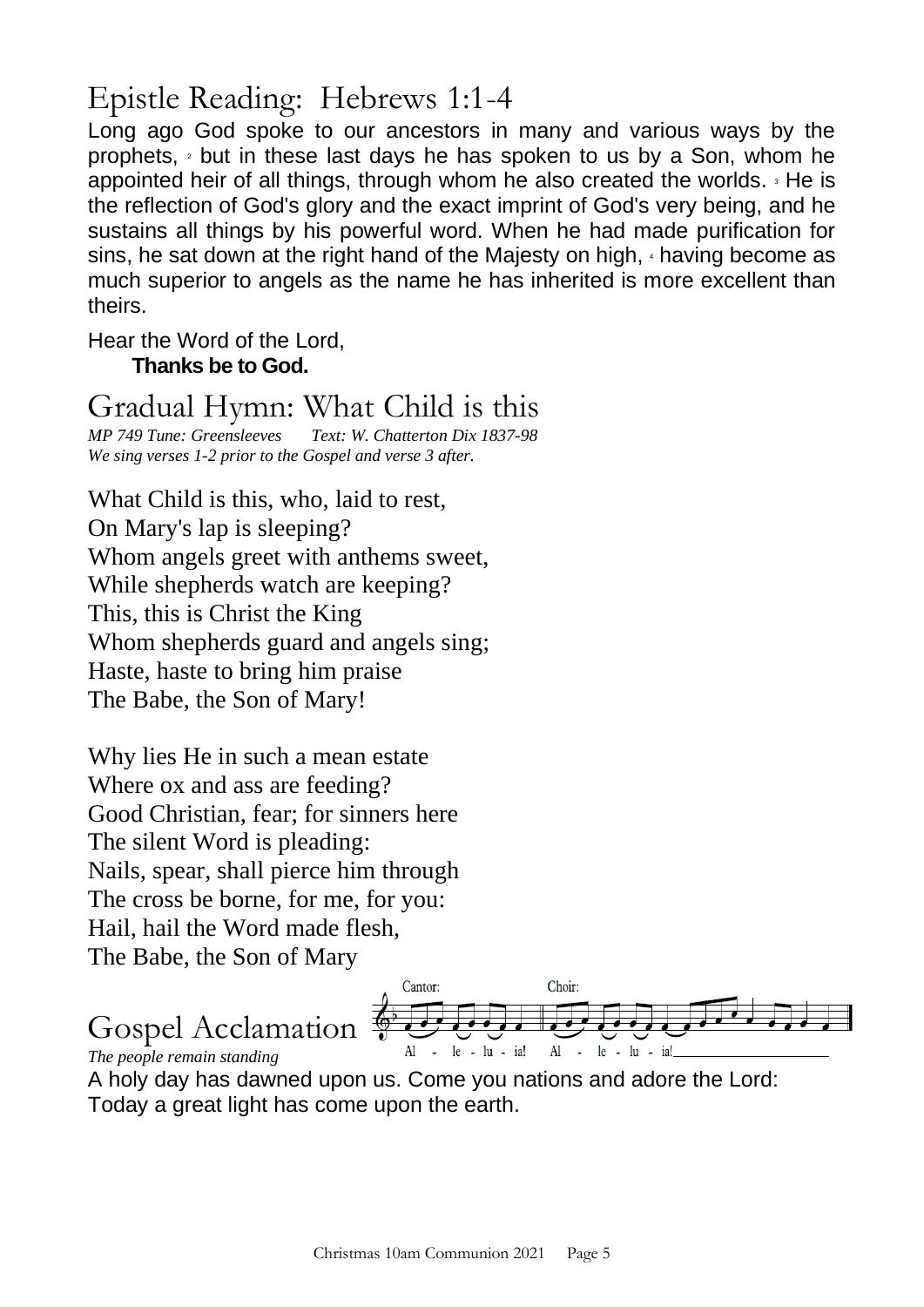## The Gospel: John 1:1-14

The Lord be with you **and also with you.**

The Gospel of our Lord Jesus Christ according to John chapter 1 beginning at verse 1. **Glory to you, Lord Jesus Christ.**

In the beginning was the Word, and the Word was with God, and the Word was God. <sup>2</sup> He was in the beginning with God. <sup>3</sup> All things came into being through him, and without him not one thing came into being. What has come into being  $\cdot$  in him was life, and the life was the light of all people.  $\cdot$  The light shines in the darkness, and the darkness did not overcome it.

 $\cdot$  There was a man sent from God, whose name was John.  $\cdot$  He came as a witness to testify to the light, so that all might believe through him.  $\cdot$  He himself was not the light, but he came to testify to the light.  $\overline{9}$  The true light, which enlightens everyone, was coming into the world.

<sup>10</sup> He was in the world, and the world came into being through him; yet the world did not know him.  $\cdot$  He came to what was his own, and his own people did not accept him. <sup>12</sup> But to all who received him, who believed in his name, he gave power to become children of God, <sup>13</sup> who were born, not of blood or of the will of the flesh or of the will of man, but of God.

<sup>44</sup> And the Word became flesh and lived among us, and we have seen his glory, the glory as of a father's only son, full of grace and truth.

This is the Gospel of the Lord

**Praise to you, Lord Jesus Christ.** 

# Gradual Hymn: What Child is this

*MP 749 Tune: Greensleeves Text: W. Chatterton Dix 1837-98* So bring him incense, gold and myrrh, Come peasant, king to own Him, The King of Kings salvation brings, Let loving hearts enthrone him. Raise, raise the song on high, The virgin sings her lullaby: Joy, joy for Christ is born The Babe, the Son of Mary.

#### The Sermon: Check in with Jesus *The Dean*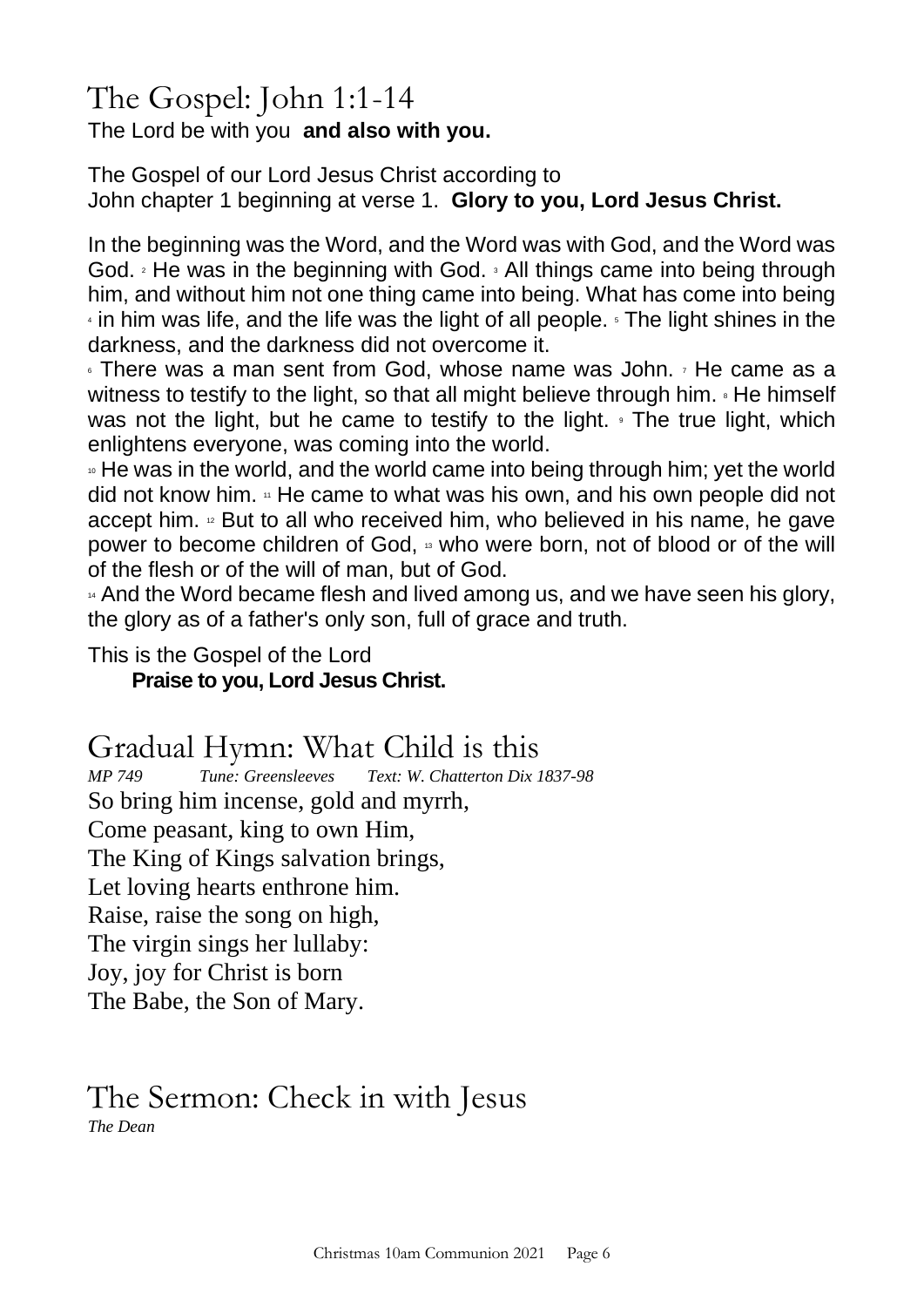The Creed *All stand.*

> **We believe in one God, the Father, the Almighty, maker of heaven and earth, of all that is, seen and unseen. We believe in one Lord, Jesus Christ, the only Son of God, eternally begotten of the Father, God from God, Light from Light, true God from true God, begotten, not made, of one Being with the Father; through Him all things were made. For us and for our salvation He came down from heaven, was incarnate of the Holy Spirit and the Virgin Mary and became truly human. For our sake He was crucified under Pontius Pilate; He suffered death and was buried. On the third day He rose again in accordance with the scriptures; He ascended into heaven and is seated at the right hand of the Father. He will come again in glory to judge the living and the dead, and His kingdom will have no end. We believe in the Holy Spirit, the Lord, the giver of life, who proceeds from the Father and the Son, who with the Father and the Son is worshipped and glorified, who has spoken through the prophets. We believe in one holy catholic and apostolic Church. We acknowledge one baptism for the forgiveness of sins. We look for the resurrection of the dead, and the life of the world to come. Amen.**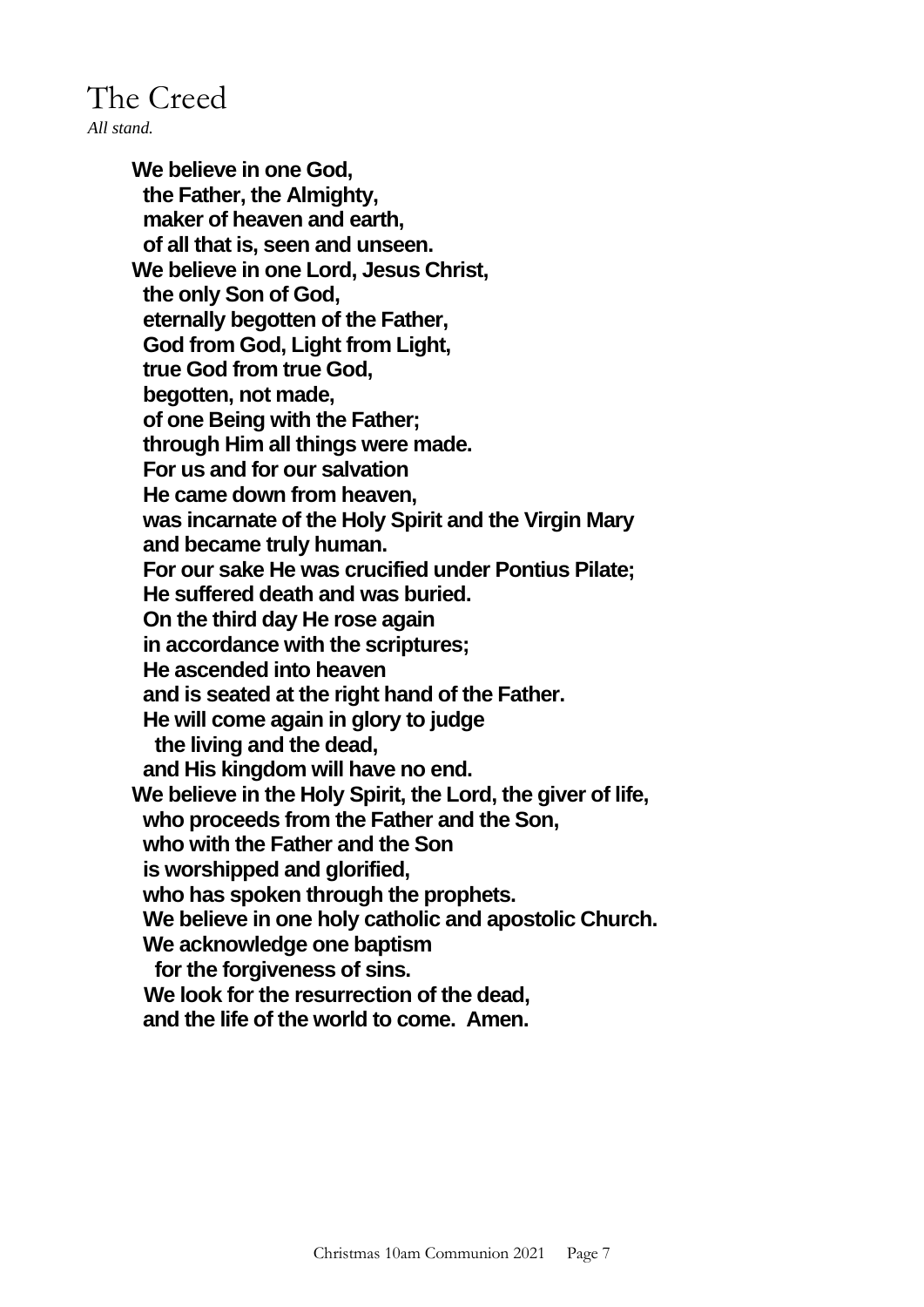## The Prayers

*The people sit or kneel.*

We rejoice in the good news sung by the angels, checked out by the shepherds, and celebrated by the wisemen, that in a stable in Bethlehem our Saviour was born In Jesus, Emmanuel, God with us, our God has checked in with us.

In confidence then we bring our prayers through Christ the Lord.

#### *Silence is kept*

Wonderful Counsellor, give your wisdom to the rulers of the nations to bring peace and justice to this world. Guide us so that we may welcome the stranger, protect the weak, provide sanctuary for all.

Lord Jesus, God with us

#### **bring your grace, truth and light.**

Mighty God, we give thanks for your creation. Help us to be good stewards of the earth and share its bounty fairly.

Lord Jesus, God with us

#### **bring your grace, truth and light.**

Everlasting Father, we pray for our families and those we love. Be with all who mourn, are lonely or ill, and especially for those who suffer as followers of Jesus that they may know the true hope of being your children.

Lord Jesus, God with us

#### **bring your grace, truth and light.**

Prince of peace, help us to follow your ways of love and service so that we may bring your good news to all. May we, with all who have followed Christ, be welcomed into the fullness of joy in your coming kingdom.

Lord Jesus, God with us

#### **bring your grace, truth and light.**

As you taught us we are confident to pray for the coming of your kingdom.

**Our Father in heaven,** 

**hallowed be your Name,**

**your kingdom come,** 

**your will be done on earth as in heaven.**

**Give us today our daily bread.**

**Forgive us our sins as we forgive those who sin against us.**

**Save us from the time of trial and deliver us from evil.**

**For the kingdom, the power and the glory**

**are yours now and for ever. Amen.**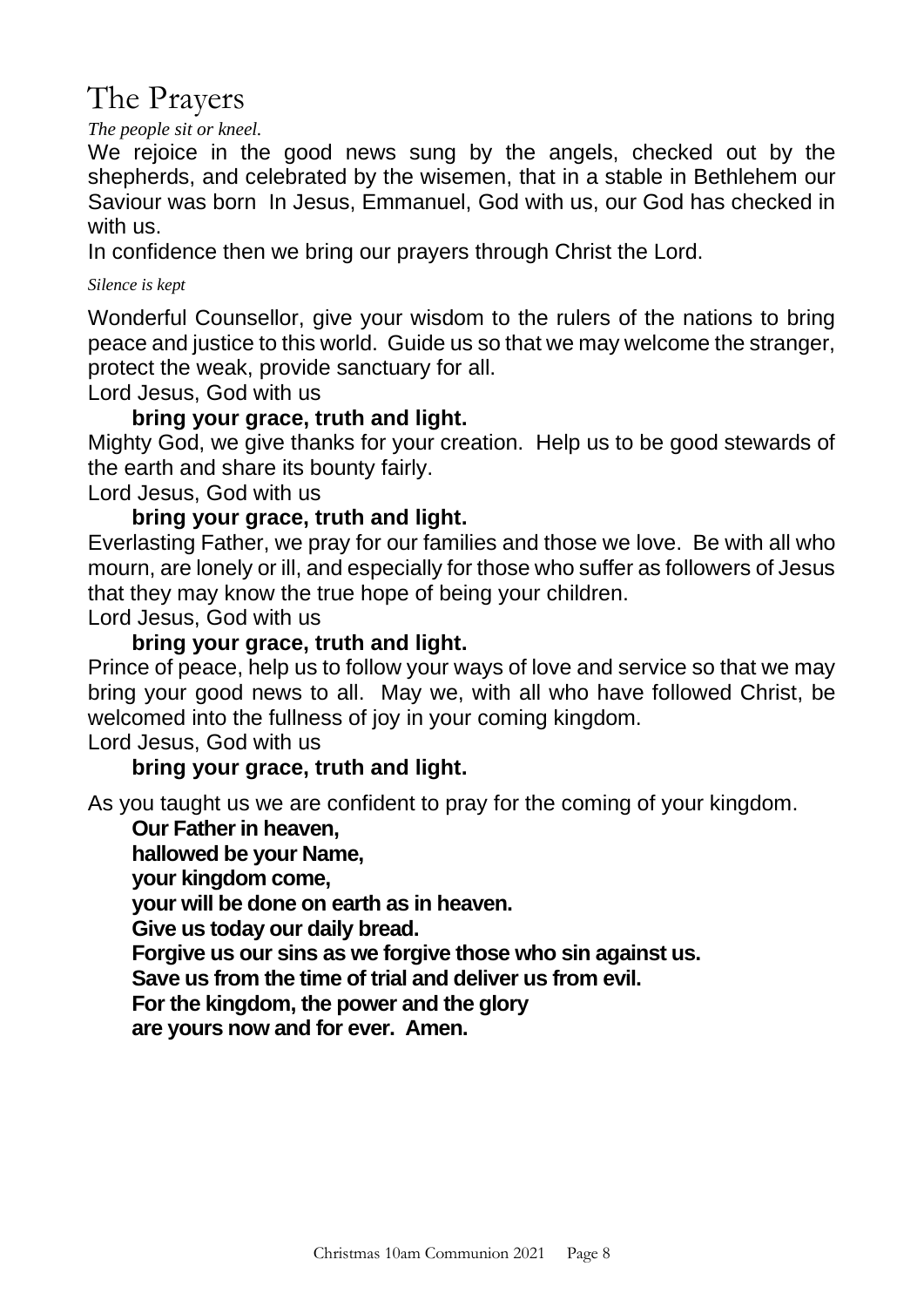## The Greeting of Peace *The people stand. The Celebrant says*

To us a child is born, to us a Son is given; and His name is called Wonderful Counsellor, Mighty God, Prince of Peace.

#### **Glory to God in the highest and on earth peace to those whom he favours.**

The peace of the Lord be always with you. **And also with you.**

*The people welcome each other with the words "Peace be with you"*

Please do not move around the building during this time

Offertory Hymn: Angels from the realms of glory

*AHB 235 (with additional verse 5) Text: James Montgomery Tune: Iris A collection is taken for the work and ministry of the Cathedral.*

Angels, from the realms of glory wing your flight o'er all the earth; you who sang creation's story now proclaim Messiah's birth; *Come and worship Christ, the newborn king: come and worship, worship Christ the newborn king.*

Shepherds in the field abiding, watching o'er your flocks by night, God with man is now residing; yonder shines the infant Light;

Wise men, leave your contemplations; brighter visions beam afar; seek the great Desire of nations; you have seen his natal Star:

Saints before the altar bending, watching long in hope and fear suddenly the Lord descending, in his temple shall appear:

Though an infant now we view him, he shall fill his Father's throne, gather all the nations to him; every knee shall then bow down:

The Great Thanksgiving *The Celebrant* The Lord be with you. **And also with you.** Lift up your hearts. **We lift them to the Lord.** Let us give thanks to the Lord our God. **It is right to give our thanks and praise.**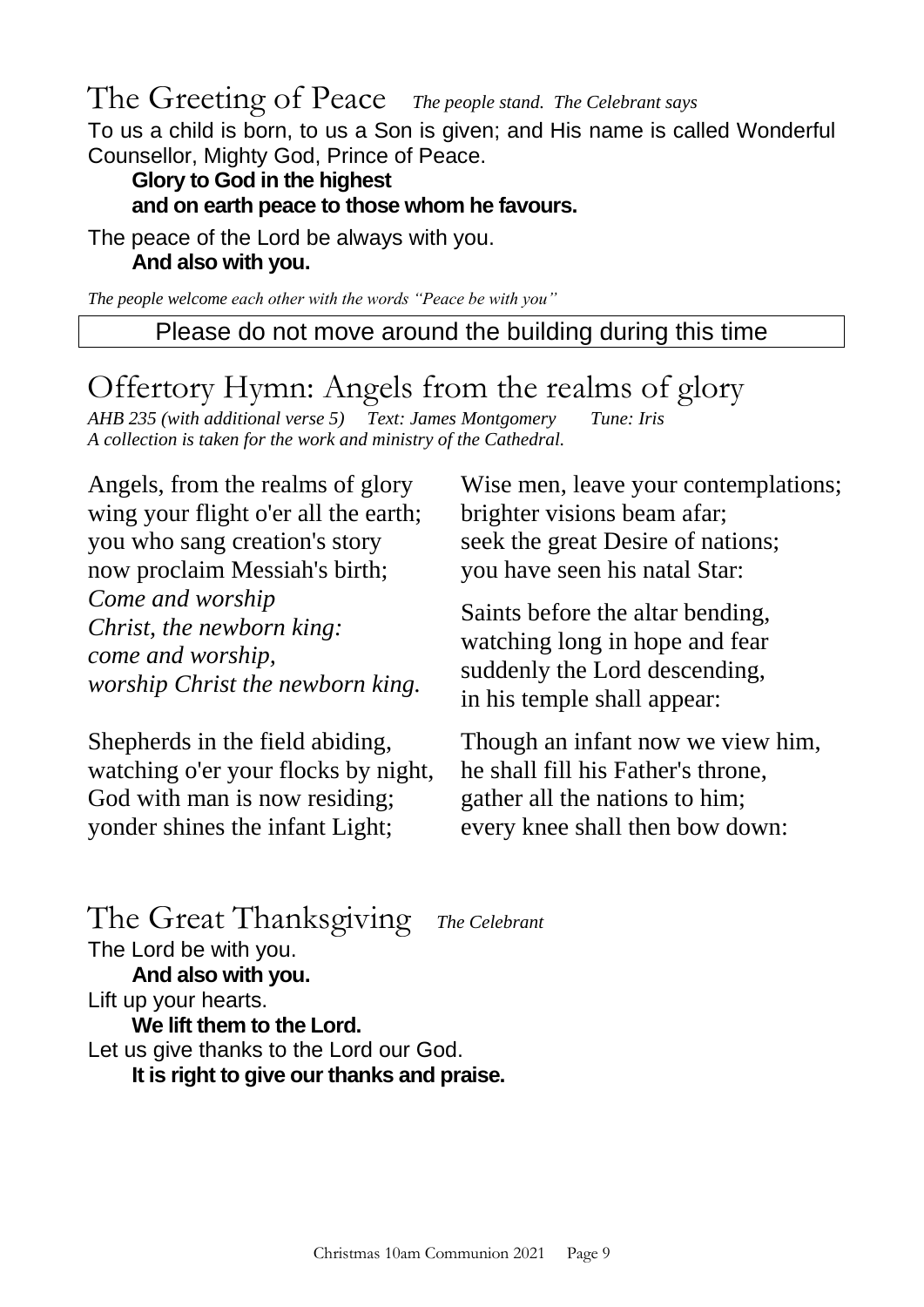Loving God, it is right to give you thanks and praise in the highest. We thank you for this universe, a world of wonder and delight. You have given it to us to enjoy and to care for.

#### **Glory to God in the highest**

We give you thanks for Jesus, the Word made flesh. In Him you have caused a new light to shine in our hearts, to give knowledge of your glory in the face of Jesus Christ.

#### **Glory to God in the highest**

We thank you that you sent Jesus to live and work as Emmanuel, God with us. He showed us how we can love you and he sets us free to serve one another.

#### **Glory to God in the highest**

We thank you that by his life, death and resurrection Jesus takes away sin which keeps us from each other and from you. He frees us from the hate and fear which destroy love and trust, and he welcomes us into your family.

#### **Glory to God in the highest**

And so with everyone who believes in you, with all the saints and angels, we rejoice and praise you:

*The Choir sings*

**Holy, holy, holy, Lord God of hosts, heaven and earth are full of thy glory: Glory be to thee, O Lord most high. Blessed is he that comes in the Name of the Lord. Hosanna in the Highest.**

And now we thank you for these gifts of bread and wine;

may we who receive them, as Jesus said, share his body and his blood. On the night he was betrayed, he took bread and gave you thanks.

He broke the bread and gave it to his friends and said,

"Take and eat. This is my body given for you.

Do this in remembrance of me."

After supper he took the cup and gave you thanks.

He shared the cup with them and said,

"This is my blood poured out so that sins may be forgiven. Do this in remembrance of me."



**Christ has died; Christ is risen; Christ will come again**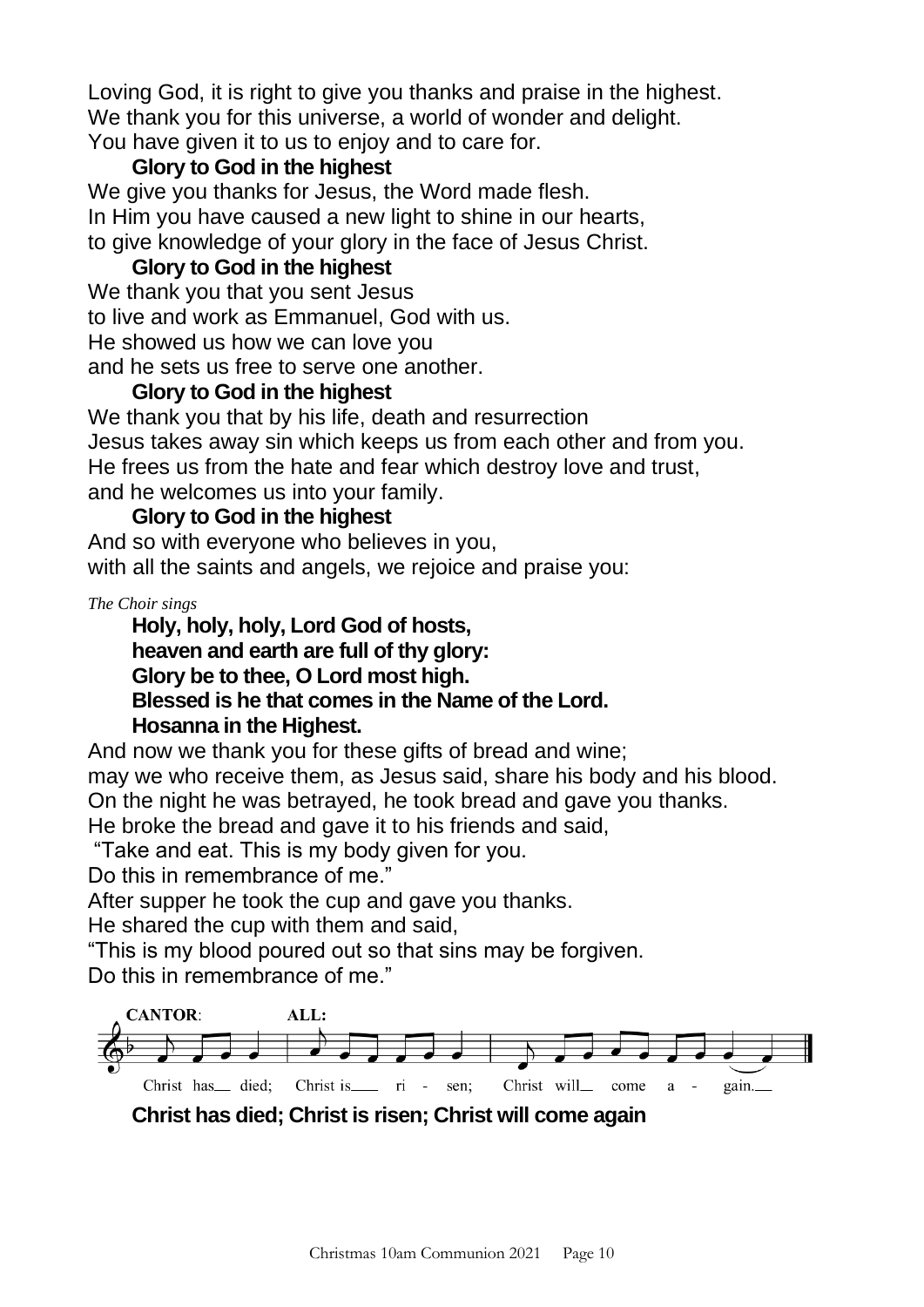You have gathered us together to receive Christ's body and blood, to remember all he has done for us, his suffering and death, his rising to new life, and his ascending into heaven. Fill us with your Spirit, that we may follow Jesus in all we do and say. Help us to work for justice and to bring your peace to others so that all may sing your praises.



#### **Blessing & honour & glory & power are yours forever & ever. Amen**

We break this bread to share in the body of Christ.

We who are many are one body.

#### **for we all share in the one bread.**

In Jesus, God has checked in with us and remains with us. Renewed by God's presence with us we take this holy sacrament of the body and blood of Christ in remembrance that he died for us, and feed on him in our hearts by faith with rejoicing.

### Communion

*The Choir sings the Agnus Dei*

We welcome all who have faithfully participated in the service to join with us in *Communion as we celebrate our Saviour's saving life, death and resurrection.*

*If you normally take Communion in another Christian Church please join with us. Please come forward as directed by the sides-persons and continue to maintain physical distancing. You will be given a wafer pre infused with wine. There are also gluten free wafers on request. Anyone wishing to receive a blessing please keep your hands by your side. It is our custom to keep silent during the distribution of the communion.*

*Children and Communion: Children are welcome to be brought forward for a blessing. Children only take communion if they have been confirmed or if their parents are convinced they understand the meaning of taking the bread and wine and they regularly participate in Holy Communion.*

#### Please be aware of the step when entering and exiting the pews

Communion Anthems *Nativity Carol - Rutter*

## Sending out of God's people *The Celebrant says*

God of heaven, dwelling among us, we thank you for feeding us with this holy food. By your grace keep us ever faithful to your Word made flesh that as his body in the world we may bring your presence to all people.

**Most loving God, you send us into the world you love. Give us grace to go thankfully and with courage in the power of the Spirit.**